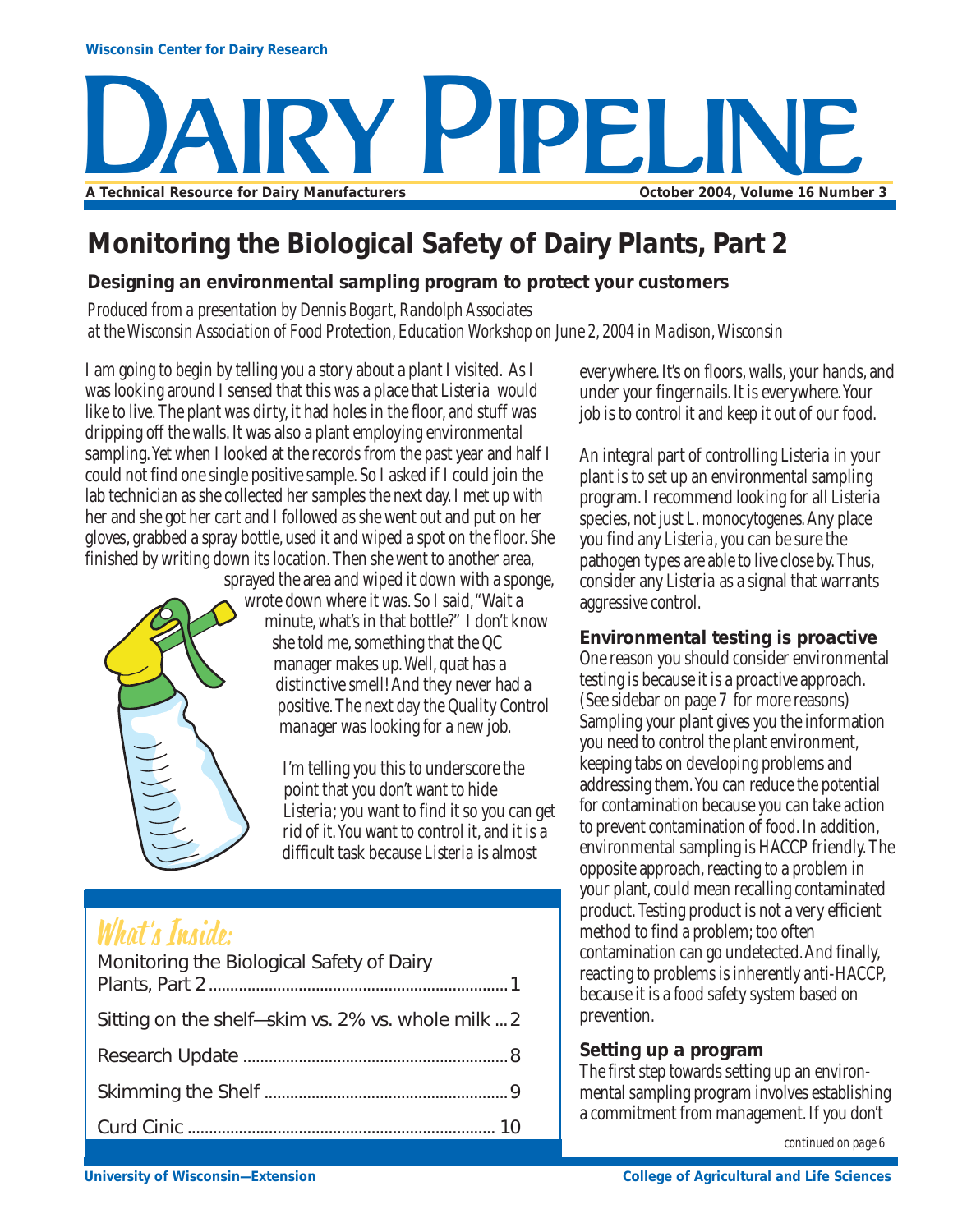# **Sitting on the shelf—skim vs. 2% vs. whole milk**

*Michelle L. Hanson and W.L. Wendorff, Dept. of Food Science, Univ. of Wisconsin-Madison*

Bacterial spoilage is the primary factor limiting the shelf life of fluid milk products. Unpleasant aromas and tastes in milk are the result of bacterial growth (Hayes et al., 2002) primarily caused by psychrotrophic microorganisms. Often the culprits are gram negative bacteria that recontaminate the milk following pasteurization, commonly traced to the processing plant equipment (Dogan and Boor, 2003). Sometimes gram positive bacteria capable of surviving the pasteurization process cause the spoilage (Ternström et al., 1993) and *Bacillus cereus* is the most common offender. This is a gram positive thermoduric psychrotrophic bacteria causing spoilage in milk, particularly sweet curdling in fluid milk (Crielly et al., 1994; Wendorff, 2001).

Several people in the dairy industry have previously reported that skim milk spoils faster than whole milk. Researchers have also indicated differences in spoilage between skim milk and whole milk (Janzen et al., 1982; Pieper & Timms, 1987; Hayes et al., 2002). However, others (Chandler et al., 1990) have reported that there were no differences in spoilage between milks of different fat or protein contents. Many of the studies sampled commercial milk obtained at retail stores, thus the composition

and quality of the raw milk was not known.

> We attempted to control for that factor in our research study by determining if there is a difference in the spoilage pattern of pasteurized fluid milk products, with different levels of milkfat,

processed from the same raw milk supply. Understanding the spoilage pattern of milk products will help fluid milk processors provide high quality products, possibly extending the shelf life.

#### **Collecting and storing milk samples**

Samples of skim, 2%, and whole milk, processed by separation from the same lot of raw milk, were collected on the day of processing from the Babcock Dairy Plant in Madison, WI. Approximately 2 liters of raw milk were also collected to determine the initial quality of the fluid milk. Packaged samples, in either half-pint or pint highdensity polyethylene bottles, were collected three times between March 2003 and May 2003 approximately 1 month apart. The raw milk and three samples each of skim, 2%, and whole milk were stored at 6ºC until testing. The remaining samples were divided up and stored at two different temperatures (6ºC and 12ºC) for testing on 7, 14, and 21 days after processing. For each milk type, 9 samples were stored at each temperature, two samples for duplicate testing and one for sensory analysis each day.

#### **Microbiological analysis**

Raw milk samples for each sampling time were evaluated for standard plate count (SPC), coliform count, laboratory pasteurized count (LPC), aerobic bacterial spore count, and *Bacillus cereus* count. SPC, coliform count, and *B. cereus* count were also performed on the pasteurized samples along with a rapid psychrotroph count (RPC) at each testing day.

#### **Sensory analysis**

For sensory analysis we removed the samples from the incubator on the day of testing and tempered them to 12.8º to 18.3ºC, the temperature range recommended for sensory analysis by Bodyfelt et al. (1988). Each panelist individually scored a maximum of 6 samples in random order; curdled samples were discarded and not evaluated. The milk samples were scored using a suggested scoring guide as described by Bodyfelt et al. (1988), where a score of 10 is assigned to a flavor with no criticism. The flavor criticisms and scoring were based on information provided by Bodyfelt et al. (1988).

#### **Raw milk analysis**

The results of the raw milk analysis indicated good quality raw milk. The average standard plate count (SPC) for the three trials ranged from 2,100 to 9,900 CFU/ml. The average lab pasteurized count (LPC) ranged from 61 to 77 CFU/ml, and the average coliform count for the three trials ranged from 76 to 180 CFU/ml.

#### **Spoilage pattern**

SPC of the milk samples increased significantly by day 14 at 6ºC and by day 7 at 12ºC as shown in Figures 1. and 2. Storing milk at elevated temperatures not only increased the spoilage, but also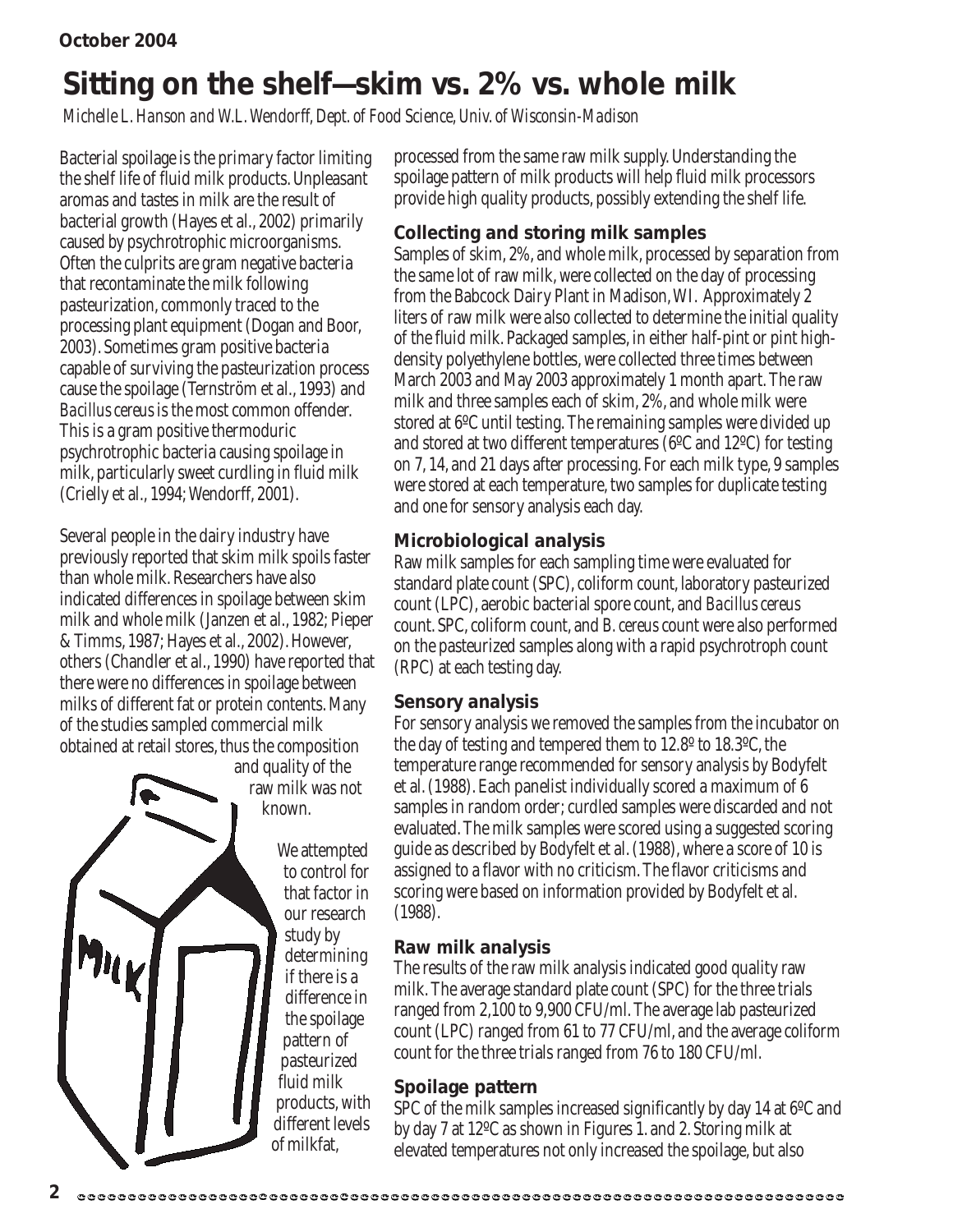

*Figure 1. Standard plate count for milk samples stored at 6ºC throughout a 21-day shelf life*



*Figure 2. Standard plate count for milk samples stored at 12ºC throughout a 21-day shelf life*

significantly decreased the shelf life of the product. This demonstrates how important proper refrigeration temperature is for the keeping quality of fluid milk (Craven and Macauley, 1992). The samples stored at the abuse temperature of 12ºC reached and exceeded the bacterial limit of 20,000 per ml (FDA, 2001) 7 days quicker than the samples stored at 6ºC. On average, the milk samples incubated at 6ºC did not have a shelf life that extended out to 14 days following pasteurization and filling. Over the 21-day period, there was no significant difference in the SPC between the skim, 2%, and whole milk samples. Rapid psychrotrophic count (RPC) showed the same growth trend seen

in the SPC, as the psychrotrophs increased significantly after 14 days at 6ºC and after 7 days at 12ºC (Figure 3. and 4.). As with the SPC, over the 21-day period there was no significant difference in the RPC between the skim, 2%, and whole milk samples. For both the SPC and the RPC at 12ºC, there was a slight decline in amount of bacteria present from day 14 to day 21. This decline could possibly be due to the bacteria entering the death phase of the bacterial growth curve.

*continued on page 4*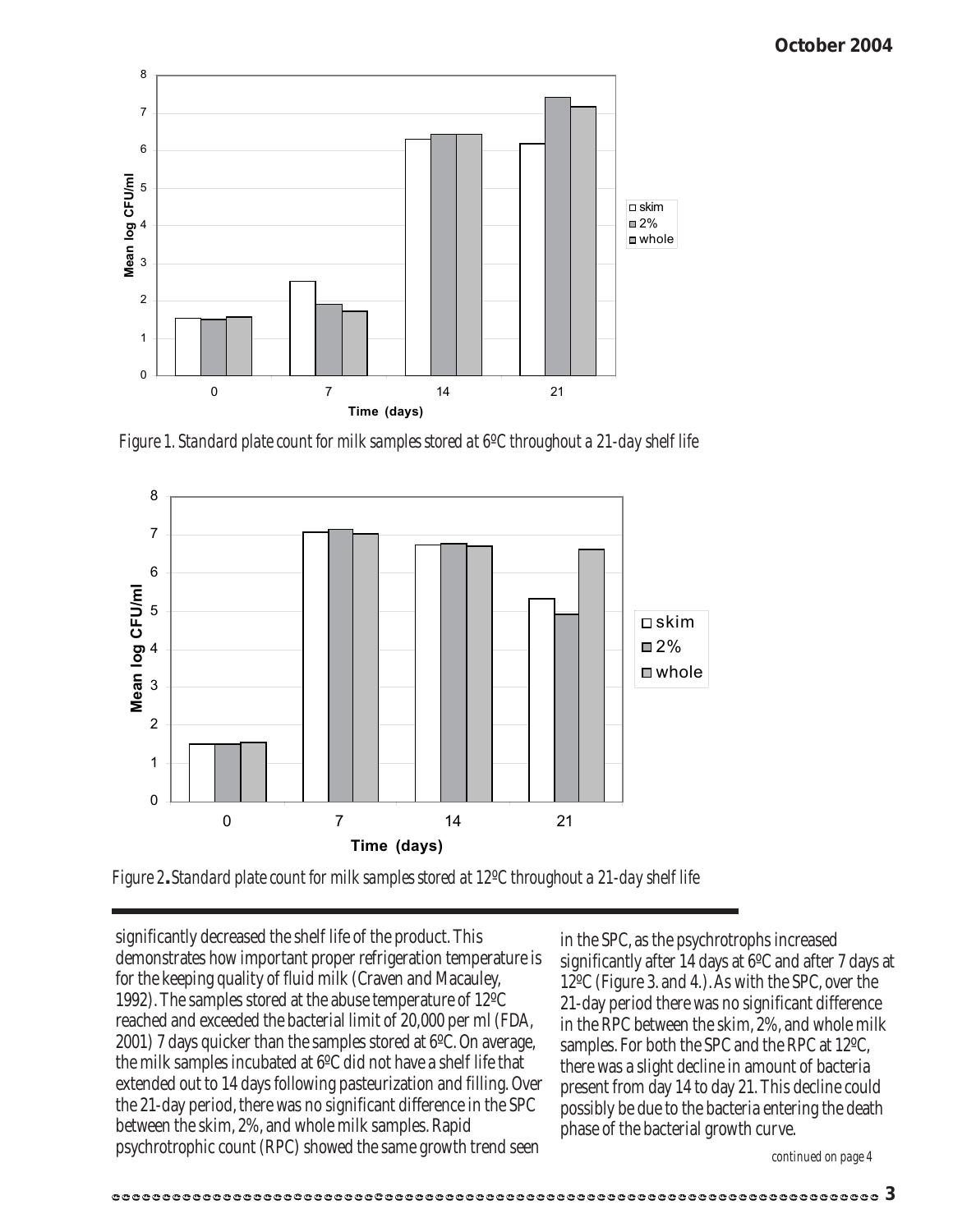#### **October 2004**

#### *continued from page 3*

#### *Bacillus cereus* **isolation**

Testing for *Bacillus cereus* showed that *Bacillus* species were isolated from both raw milk as well as pasteurized milk samples. Mesophilic sporeformers were cultured from raw milk. Some of the isolates were characterized as *Bacillus cereus* while others were characterized as *Bacillus mycoides*. *Bacillus* species can survive pasteurization and they can grow at refrigeration temperatures (Eneroth et al., 1998). Due to low numbers of *Bacillus* spp isolated in the initial samples, we used the most probable number (MPN) procedure outlined in Chapter 14 of BAM *Online* (Rhodehamel and Harmon, 2001) for enumerating

*Bacillus cereus* in the milk samples. We found *Bacillus cereus* in skim, 2%, and whole milk at both 6ºC and 12ºC. However, there was no difference in the amount of *Bacillus* present in different types of fluid milk. A study by Griffiths and Phillips (1990) also demonstrated that pyschrotrophic *Bacillus* spp. had similar growth patterns in skim and whole milk.

#### **Sensory evaluation**

The average score for the samples stored at 6ºC did not decrease significantly as the shelf-life neared 14 days. At 12ºC, the average score of the milk samples at 14 and 21 days post processing were not available because the samples curdled before evaluation. The most common initial flavor defect for each type of milk was a cooked flavor. This defect was found about 50% of the time in the initial milk samples and decreased with age. It is not unusual to detect a cooked flavor in pasteurized milk immediately



*Figure 3. Rapid psychrotroph count for milk samples stored at 6ºC throughout a 21-day shelf life*



*Figure 4. Rapid psychrotroph count for milk samples stored at 12ºC throughout a 21-day shelf life*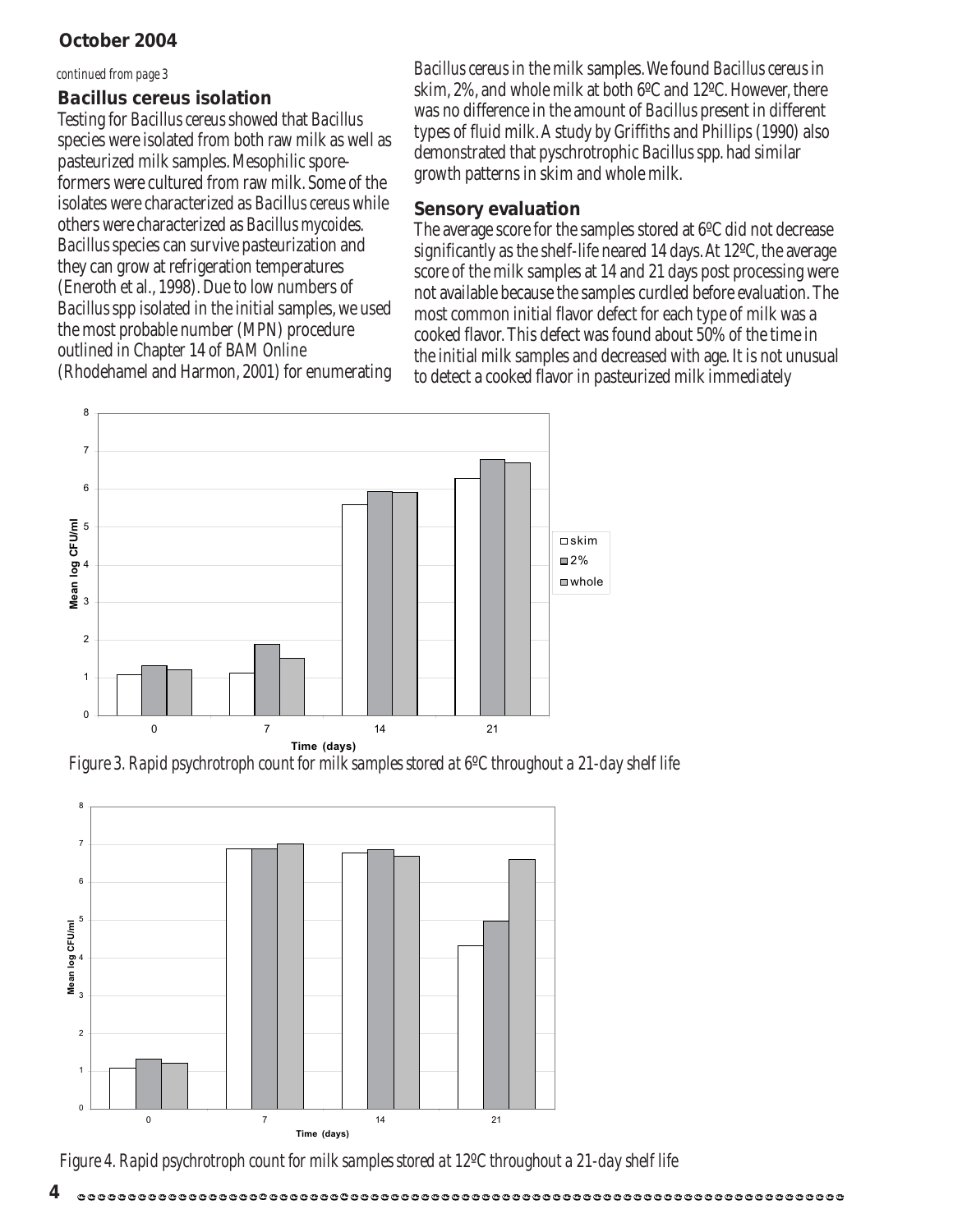following processing, but the flavor generally diminishes with storage (Bodyfelt et al, 1988). After 21 days at 6ºC, a stale flavor was the most common defect. It was detected 45.4%, 21.0%, and 31.2% of the time in skim, 2%, and whole milk respectively. Unclean, rancid, and fermented/fruity off-flavors were detected by panelists by day 14 and day 7 in samples at 6ºC and 12ºC respectively. These off-flavors are typically produced by psychrotrophic bacteria through post-pasteurization contamination. (Bodyfelt et al., 1988). We weren't surprised by these flavors given the rapid growth of psychrotrophs from day 0 to day 14 at 6ºC and day 0 to day 7 at 12ºC, as noted in Figures 3. and 4.

#### **Conclusion**

We conclude from this study that there is no significant difference in the spoilage pattern of fluid milk with different fat contents. In our study, the skim, 2%, and whole milk were all processed from the same raw milk and all samples had a similar rate and pattern of spoilage. We also found that *Bacillus cereus* was consistently present in fluid milk of all fat levels.

According to Deeth et al. (2002), if differences are noted in the spoilage patterns of skim and whole milk they are not due to the growth rates of psychrotrophic bacteria, but rather to the greater potential for proteolysis in skim milk than in whole milk. Several researchers (Hsu, 1984; Lopez-Fandino et al., 1993) have reported that fat in whole milk protects the milk proteins from proteolysis. Hsu (1984) and Ng (1991) suggest that the milk fat globule membrane may protect the caseins from proteolysis. This protective effect could occur through hydrophobic association of ß- and κ-caseins to fat globules making these caseins less susceptible to proteolysis (Deeth et al., 2002).

#### **Acknowledgements**

We would like to thank Ray Michels of the Babcock Hall Dairy Plant for technical assistance in obtaining the necessary samples of fluid milk products. This research was supported in part by the College of Agricultural and Life Sciences, University of Wisconsin - Madison.

#### **References**

Bacteriological Analytical Manual *Online*. 2001. U.S. Food and Drug Administration. Center for Food Safety & Applied Nutrition. Available at: http:// www.cfsan.fda.gov/~ebam/bam-toc.html. Accessed September 2003.

Bodyfelt, F.W., J. Tobias, and G.M. Trout. 1988. Sensory evaluation of fluid milk and cream products. Pages 107-165 *in* The Sensory Evaluation of Dairy Products. Van Nostrand Reinhold. New York.

Chandler, R.E., S.Y. Ng, and R.R. Hull. 1990. Bacterial spoilage of specialty pasteurized milk products. CSIRO Food Research Quarterly 50: (4) 111-114.

Craven, H.M. and B.J. Macauley. 1992. Microorganisms in pasteurized milk after refrigerated storage 1. identification of types. The Australian Journal of Dairy Technology. 47: 38-45.

Crielly, E.M., N.A. Logan, and A. Anderton. 1994. Studies on the *Bacillus* flora of milk and milk products. Journal of Applied Bacteriology. 77: 256- 263.

Deeth, H.C., T. Khusniati, N. Datta, and R.B. Wallace. 2002. Spoilage patterns of skim and whole milks. Journal of Dairy Research. 69: 227-241.

Dogan, B. and K.J. Boor. 2003. Genetic diversity and spoilage potentials among *Pseudomonas*spp. isolated from fluid milk products and dairy processing plants. Applied and Environmental Microbiology. 69 (1): 130-138.

Eneroth, Å., A. Christiansson, J. Brendehaug, and G. Molin. 1998. Critical contamination sites in the production line of pasteurized milk, with reference to the psychrotrophic spoilage flora. Int. Dairy Journal. 8: 829-834.

Food and Drug Administration. 2001. Grade "A" Pasteurized Milk Ordinance. U.S. Department of Health and Human Services, Public Health Service, Washington, D.C.

Griffiths, M.W. and J.D. Phillips. 1990. Incidence, source and some properties of psychrotrophic *Bacillus* spp found in raw and pasteurized milk. Journal of the Society of Dairy Technology. 43(3): 62-66.

Hayes, W., C.H. White, and M.A. Drake. 2002. Sensory aroma characteristics of milk spoilage by *Pseudomonas* species. J. Food Sci. 67(2): 861-867.

Hsu, H.Y. 1984. Methods for measuring the activities of bacterial and native proteinases in milk and study of factors affecting milk protein hydrolysis. Ph.D. Thesis, Cornell Univ., Ithaca, NY.

Janzen, J.J., J.R. Bishop, and A.B. Bodine. 1982. Relationship of protease activity to shelf life of skim and whole milk. J. Dairy Sci. 65: 2237-2240.

*continued on page 9*

#### **5**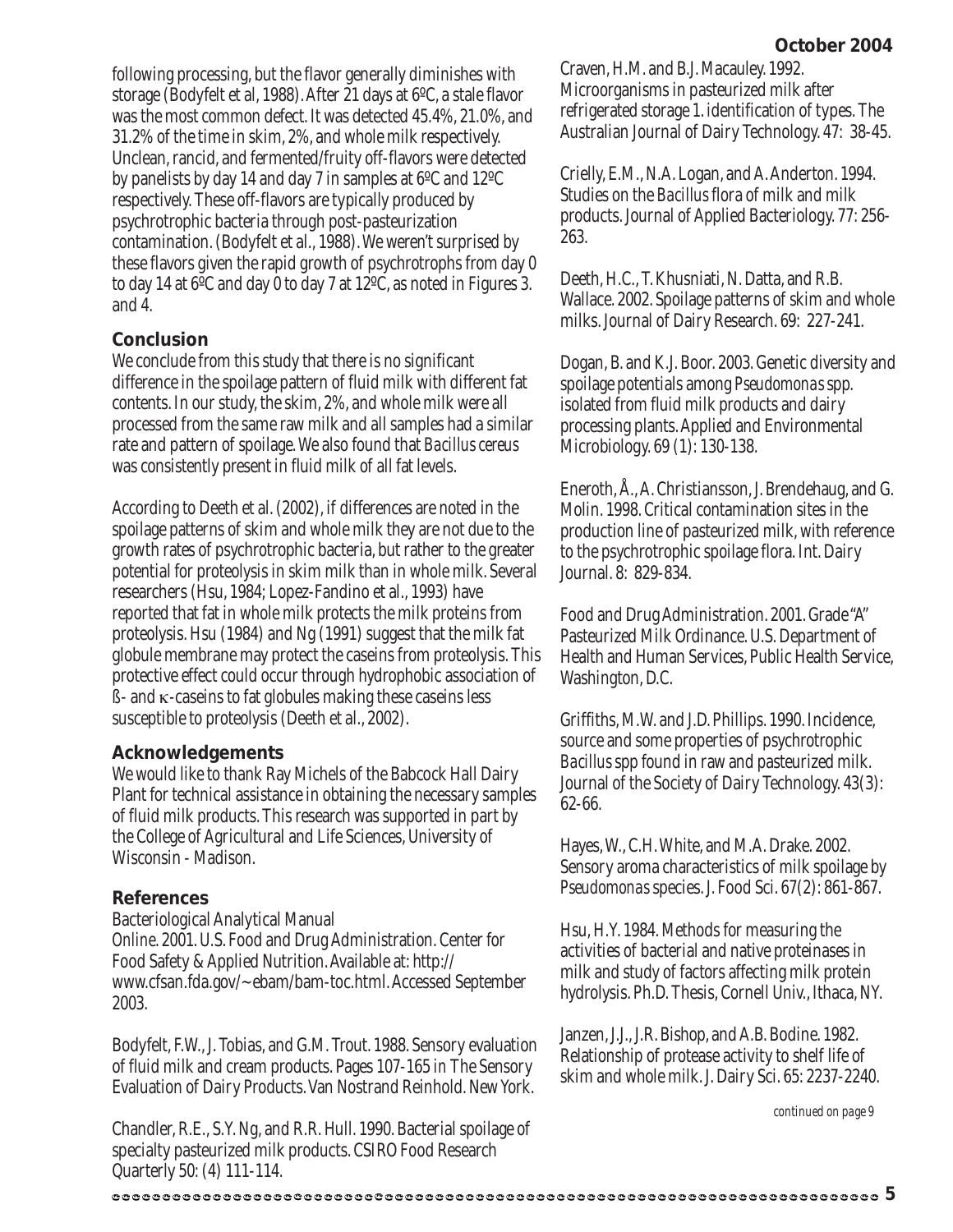#### **October 2004**

#### *continued from page 1*

have that, your program will fail. You can tell what kind of support you have if the person in charge of environmental sampling has the authority to drive the program, is properly trained and has the time and the budget to put a quality program in place.

Training is another key to success. Write the process down and train all your personnel from this Standard Operating Procedure (SOP). Reinforce and review training frequently.

#### **Zone 1**

Zone 1 is the area immediately next to the product surface, and for some products it may include the product surface itself. Locate 50 Zone 1 sites if you are choosing 100 total.

#### **Zone 2**

Further away, 6 inches to 6 feet. Locate 30 Zone 2 sites if you need 100 total.

#### **Zone 3**

**6**

Even further, 6 to 8 feet away. Find 20 if you need 100 total sites.

#### **Setting up your sampling zones**

Now you are ready to set up a sampling system. Start by establishing three different sampling zones. I should point out that these are somewhat subjective and, in fact, every sampling protocol can be adapted to particular variables in your plant. For example, a small plant needs fewer test sites. You are going to establish three zones, but some are sampled more than others. Zone 1 is the area immediately next to the product surface, and for some products, it may include the product surface itself. Another way to describe Zone 1 is the area that is 6 inches around where that product is going. This is a crucial zone, so you will sample it more often.

Zone 2 is further away, 6 inches to 6 feet. Let's say you have a drain below a piece of equipment, it is within 6 ft of product so it is Zone 2. If it were over in the corner it would be Zone 3. As you can see, the zone concept involves distance. Thus, Zone 3 is even further from contact surfaces and includes environmental surfaces. For example, if we were looking at a warehouse, something farther than 6 to 8 feet away like the hallway would be sampled.

Next, you go through the plant and you establish 100 to 200 potential sites. As I mentioned earlier, you will need more sites in the crucial zones. Thus, if you are locating 100 sites you will pick 50 Zone 1 sites, 30 Zone 2 sites, and 20 Zone 3 sites. As you can see, the process is heavily weighted toward the Zone 1 sites. Locating sampling sites is not hard to do; in a typical plant it will take you a couple hours. The size of your plant and the product you make will influence the number of sample sites you need.

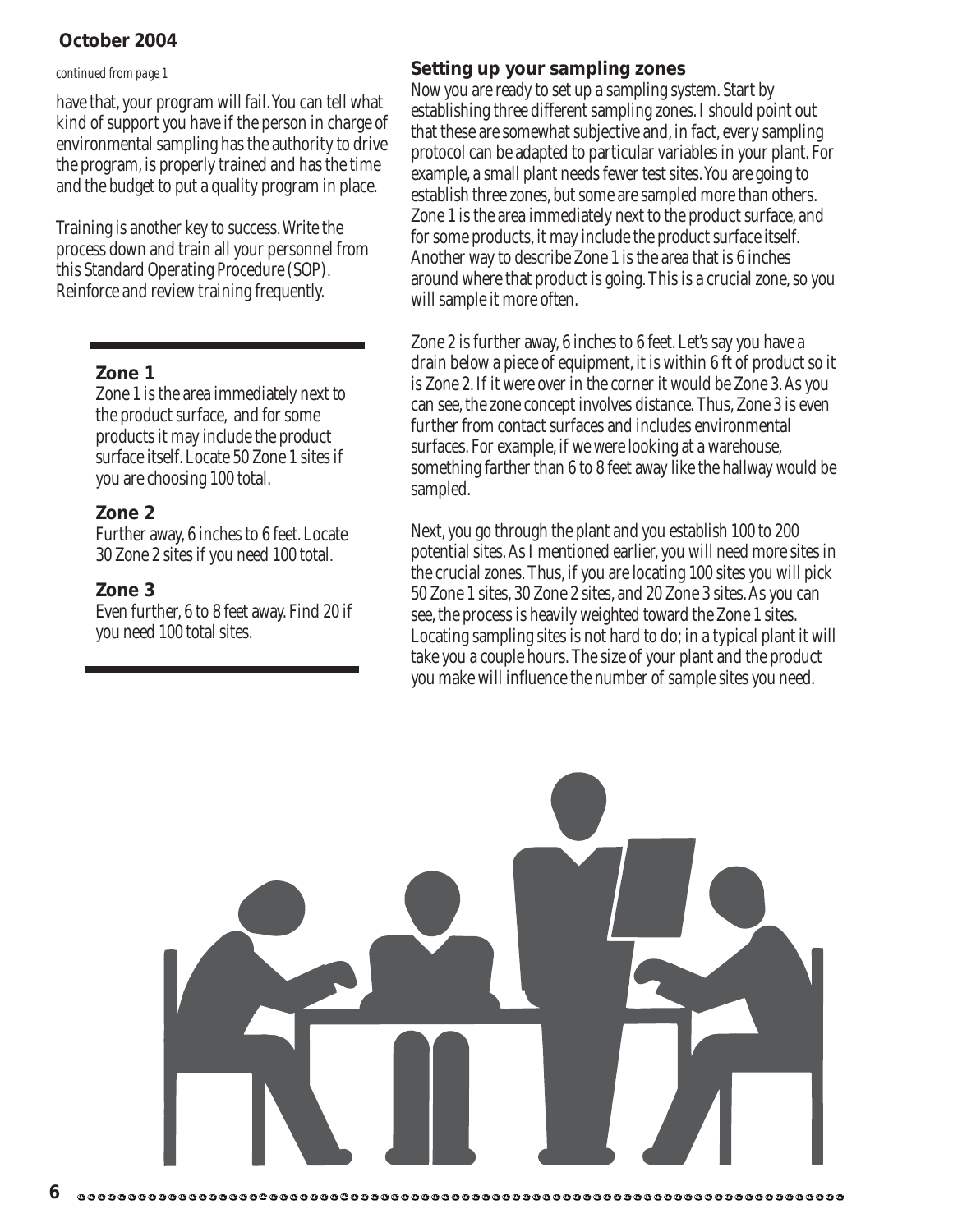#### **Random selection**

Once you have your test sites established, you need a random sampling plan. This is an essential part of the process. Why random? Because your goal is to control *Listeria* and random sampling will remove any conscious or unconscious influence on the process. You can get charts of random numbers from the Internet by plugging in the word random number in a search engine. You will find lists of random numbers and tips on how to use them to make charts for testing. In fact you can develop a chart good for 2 or 3 years of testing because you can go crosswise, up and down, you can do all kinds of things. Just keep track and cross out the series of numbers you used so you don't use the same ones again next month.

#### **Processing samples**

I always recommend using sponge kits that you can send overnight to a qualified lab. I strongly discourage the old method of growing your samples in an enrichment broth in your own laboratory. If you don't follow this advice you might find that the healthiest colonies of *Listeria* are growing on the floor, right outside your lab. It is not worth it just to save a few bucks. Also, be careful that you don't contaminate the site while you are sampling. Remember to keep the samples cool. Always mark locations clearly, because if you get a positive you have to go back and treat that area aggressively.

#### **Follow up**

Get information to key people and take action on the positive samples. Let me say that again, take action on the positive samples. Listeria can be controlled if we take this control as a very serious issue. No one needs to get food poisoning.

> Get information to key "people and take action on the positive samples."

#### **Effective** *Listeria* **control**

What does it mean when we continue to detect *L. monocytogenes* in a variety of food? According to R. B. Tomkin, writing in the Journal of Food Protection, it means that the "Existence of a resident population of *L. monocytogenes* in foodprocessing establishments is more common than previously thought."

Tomkin continues by advising that commercial experience suggests environmental testing is a better and more cost effective measure for assessing control of *Listeria* in your plant than product testing. Environmental sampling programs are based on similar programs, used for over forty years, to control other pathogens, like *Salmonella*, and various spoilage bacteria.

Both the design of your environmental testing program and your response to positive samples are key ingredients that determine the success of *Listeria* control program.

Tomkin suggests that an effective *Listeria* control program includes:

- ♦ Prevent the establishment and growth of *Listeria* in niches or other sites
- Implement a sampling program
- Respond rapidly to each positive sample
- Verify that the source has been detected and corrected
- ♦ Conduct ongoing short-term and long-term assessments  $\curvearrowright$

Reference Tomkin, R.B., 2002 Control of *Listeria monocytogenes* in the Food Processing Environment. Journal of Food Protection, Vol. 65, No. 4

*Editor*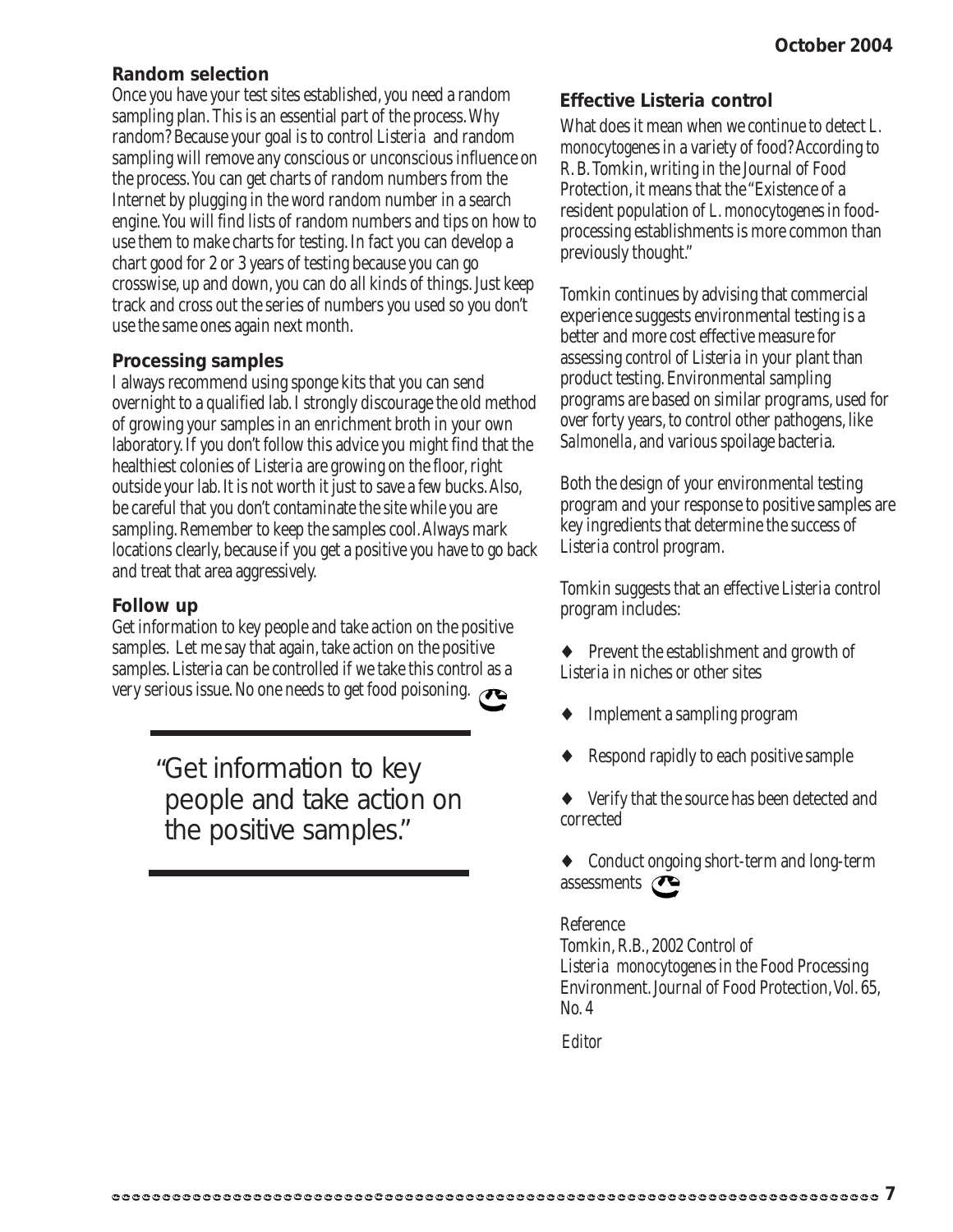#### **October 2004**

#### **Van Slyke yield formula—You can use it for sheep's milk cheese**

Although raising dairy sheep in the United States is an emerging enterprise many people expect it to continue growing. The Wisconsin Sheep Dairy Cooperative charted the increase in the milk they marketed from 1996 to 2003 and the trend only goes up—an impressive rise from 96,000 lbs to 450,000 lbs. According to Bill Wendorff, Chair of the University of Wisconsin—Madison Food Science Department, the availability of sheep's milk offers great opportunity for making mixed milk cheeses as well as sheep's milk cheese.

Wendorff and John Jaeggi, Wisconsin CDR, recently attended the 10<sup>th</sup> annual Great Lakes Dairy Sheep Symposium in Hudson, Wisconsin to present their research on sheep milk composition and cheese yield. Most of the sheep milk in the US is produced during the early spring to fall lactation cycle. Seasonal changes in milk composition varied during this season, reflecting lactation and nutritional influence. Their research project confirmed that despite the variation in milk composition, fat and protein recoveries in the cheese did not vary significantly. Thus, using the retention factors developed by the scientists, cheese makers can use the Van Slyke cheese yield formula to predict cheese yield.

To read the report (or to look over Proceedings of previous symposia) check out Dave Thomas's website at the Animal Science Dept: http://www.uwex.edu/ces/animalscience/sheep/ Publications\_and\_Proceedings/res.html

Or you can watch for a full research report in upcoming issues of the Journal of Dairy Science.

### **Research Update Labeling the trans fat in dairy products**

Although most food manufacturers realize that January 2006 is the deadline for listing trans fatty acids (TFA) on food labels many are still collecting the data they need to put accurate numbers on those labels.

That is the case for many in the dairy industry, however preliminary results from the International Dairy Foods Association (IDFA) suggest that labeling the trans fat in dairy products may be relatively painless. IDFA collected 37 raw milk samples from around the US and shipped them to Silliker labs for analysis. The result: raw milk contains approximately 0.13 grams of trans fatty acids per 100 grams of milk. Expressed as a proportion of milkfat, trans fats make up 3.56% of the fat content of milk. Or, 0.0356 grams of trans fats are in each gram of milkfat. Trans fats have to reach a threshold in order to be listed, which means anything under 0.5 trans fat grams/serving is listed at zero. Using a 95% confidence level in the measurement of TFA in milk suggests that the level of TFA in milk would be zero until you get to 10 grams of fat per serving. A real life example is seen in the nutrient content of one serving of reduced fat milk, which is one cup. The 5 grams of milkfat already listed on the label means it contains 0.178 grams of trans fat (5 x 0.0356) and thus can be labeled as zero grams of trans fat.

Does further processing influence these values? To answer this question 15 cheese samples were tested and the results match those from milk. According to Matt Mathison of the Wisconsin Milk Marketing Board, "If you know the original milkfat amount you will be able to predict the trans fat in cheese." Further testing of cheese is ongoing and when it is finished IDFA will have a database that manufacturers can use to label their dairy products. Right now it looks like cheese is a food that is naturally low in trans fat, a fact that might be used to promote dairy products. For more information check out the following websites:

http://www.fda.gov/oc/initiatives/transfat/backgrounder.html http://www.idfa.org

For more information about trans fat, see the Dairy Pipeline, Vol. 15, Number 4. **T** 

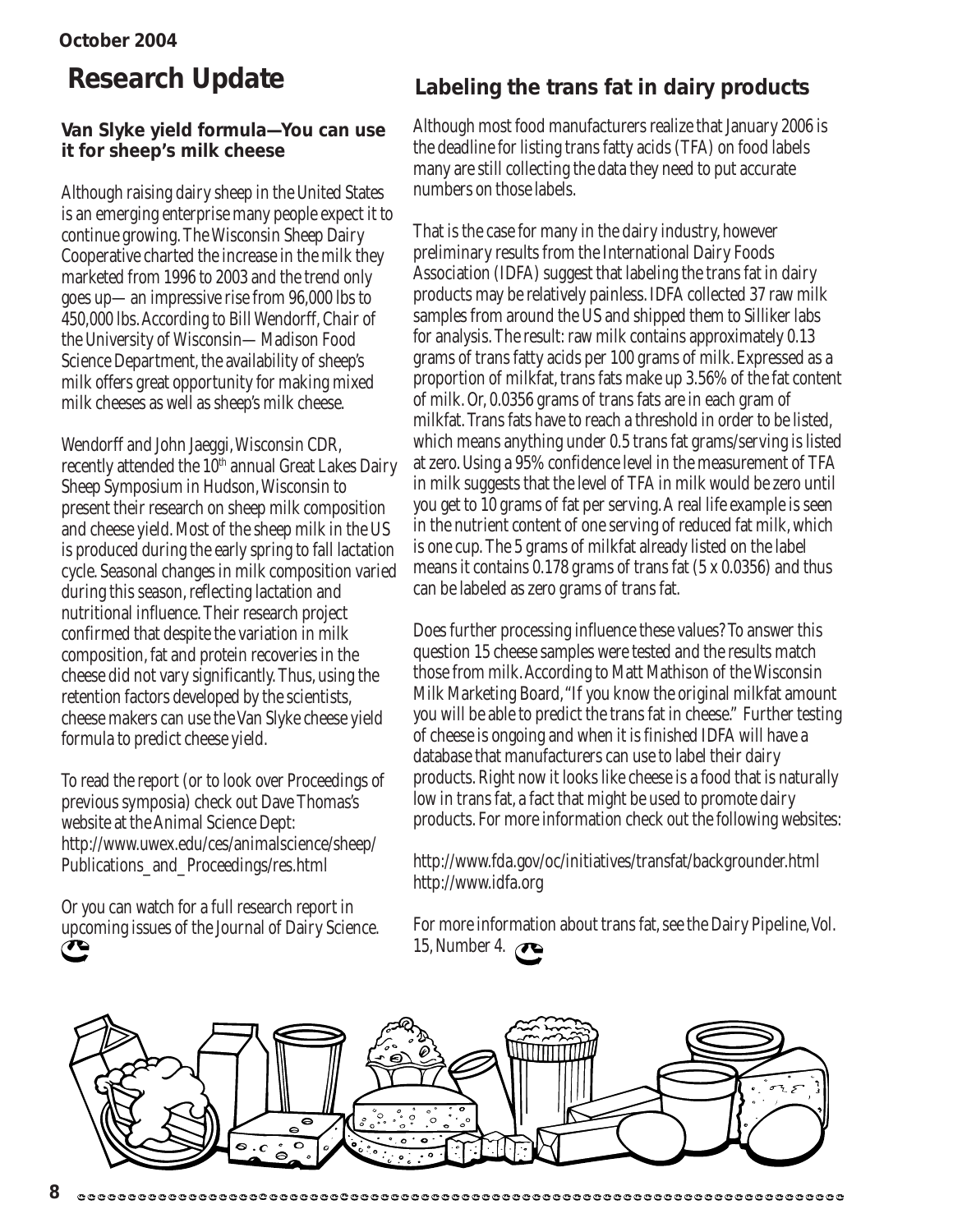# Skimming the Shelf— What's New in Print?

Every cheese maker knows that high quality milk makes high quality cheese. But what are the characteristics of that high quality milk? How does Wisconsin milk rate? How does the protein and fat content compare to California's milk? Or perhaps you have read that Wisconsin's cheese makers face a "protein deficit" but you aren't really sure what that means. You will find the answers to questions like these in a document entitled "Can We Make the Milk that Cheese Makers Need?" written by Professors George Shook, Randy Shaver, Pam Ruegg and Bill Wendorff of the University of Wisconsin—Madison.

The authors define and describe the ideal milk for making cheese, relating this description to Wisconsin's milk output. Then they lead readers through a discussion of how we can improve our current situation, covering dietary protein, genetic changes and selective breeding. The short version is concise and easy to read while the complete text is also available for those who prefer an in-depth, detailed report.

The information is available in a condensed 8 page version as Number 7 in a series of reports entitled" Rethinking Dairyland, Background for Decisions about Wisconsin's Dairy Industry." Or you can dive into Paper No. 78E2, Milk Composition, Quality and Production Efficiency: Where does Wisconsin stand? and study the thirty three page version complete with tables and graphs. Both are available at:

http://www.aae.wisc.edu/www/pub/dairyland/

If you don't have Internet access you can also get a copy from Linda Davis at the Department of Agricultural and Applied Economics, (608) 262-9488.

**Shelf-life** *continued from page 5*

Lopez-Fandino, R., A. Glano, N. Corzo and M. Ramos. 1993. Proteolysis during storage of UHT milk: differences between whole and skim milk. J. Dairy Res. 60: 339-347.

Ng, S.Y. 1991. Improved shelf life and quality of liquid milk products. M.A.S. Thesis, MIT, Melbourne.

Pieper, G., and L.L. Timms. 1987. Effect of storage temperature and fat content on keeping quality of skim milk and whole milk. J. Dairy Sci. 70 (Suppl. 1): 92.

Rhodehamel, E.J. and S.M. Harmon. 2001. Bacteriological Analytical Manual *Online*. *Bacillus cereus*. Available at: http://www.cfsan.fda.gov/ ~ebam/bam-14.html.

Ternström, A., A.-M. Lindberg, and G. Molin. 1993. Classification of the spoilage flora of raw and pasteurized bovine milk, with special reference to *Pseudomonas* and *Bacillus*. Journal of Applied Bacteriology. 75: 25-34.

Wendorff, William. 2001. *A White Paper on* psychrotrophic *Bacillus* in raw and pasteurized milk. Department of Food Science. University of Wisconsin-Madison.

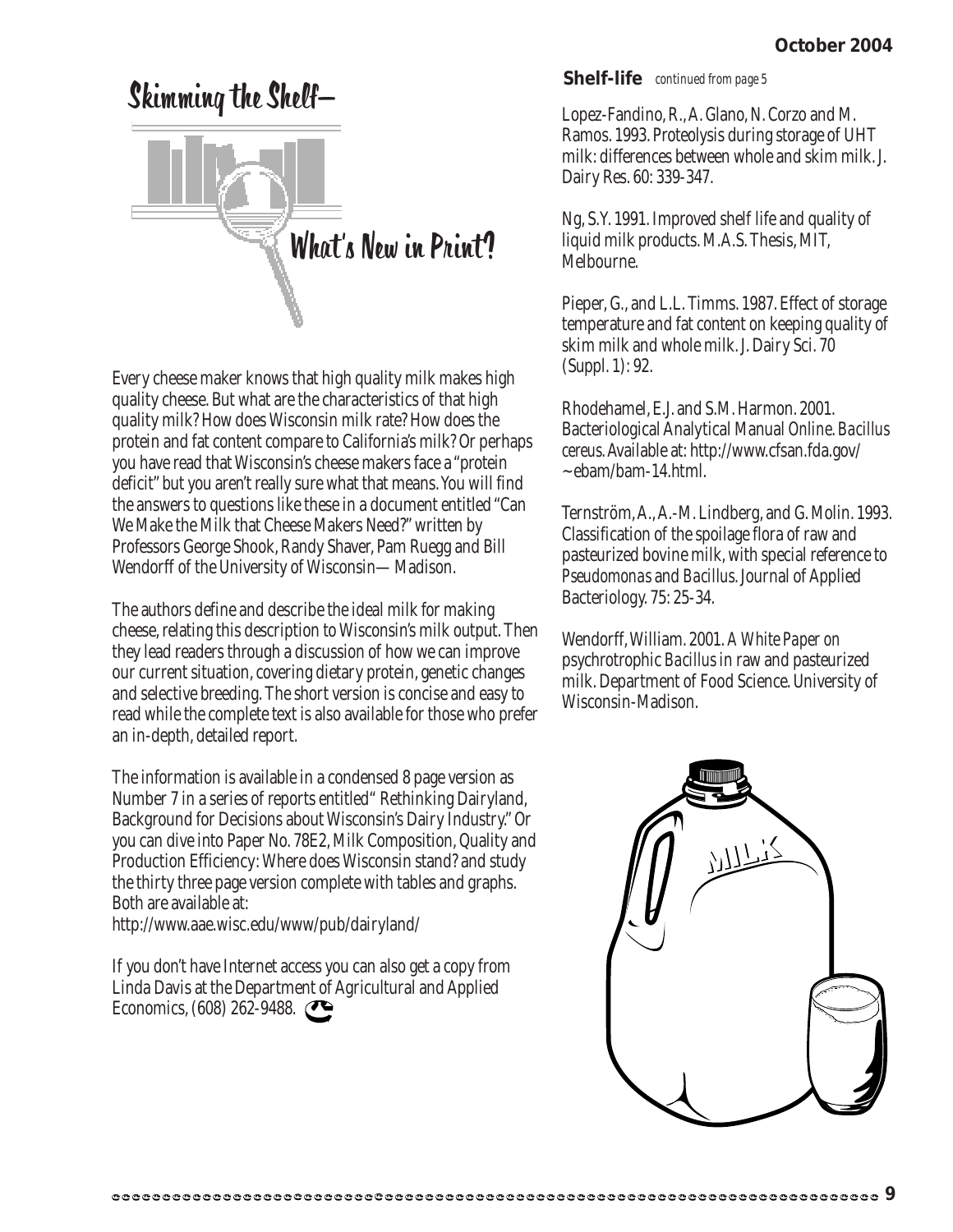# Curd Clinic

*Curd Clinic doctor for this issue is Bob Bradley, Emeritus Professor, Dept of Food Science, University of Wisconsin—Madison*

 An article in the July issue of the Dairy Pipeline discussed the role of sanitizers in the context of monitoring the biological safety of dairy plants. I have always been a little nervous about using a product like quat in my plant. Is there a problem with using quat as an environmental sanitizer in a cheese plant?  $\boldsymbol{0}$ 

 I always emphasize using caution if you are using a quaternary ammonium compound, or "quat" as an environmental sanitizer in a plant manufacturing cultured dairy products. Because quat will inactivate many bacterial species you must understand the consequences of quat contamination in dairy foods. For example, as little as 20 ppm in milk can measurably slow acid development from a bacterial culture.  $\boldsymbol{\mathsf{A}}$ 

#### **Read the label**

In addition it is important to know exactly what you are using for a sanitizer. Identify the chemical used when trade names are involved; quat fits the general formula of alkyl  $(\mathsf{C}_{\mathsf{g}}\text{-}\mathsf{C}_{_{14}})$  dimethyl

benzyl ammonium chloride. The key element to easy identification is "ammonium" in the formula. Read the label!

> Develop an environmental sanitation program that restricts random scatter of sanitizer. Apply only after cleaning walls, floors, and drains. Use 400 to 1000 ppm quat. After application have your quality assurance personnel swab processing equipment that is exposed, then use a test kit to determine if quat is on product contact surfaces. If the result is positive then modify your application to minimize the scatter of spray. You might also want to consider adjusting the pressure in the spray tank.

> > It's important to know the parameters of treatment areas..."  $^{\prime\prime}$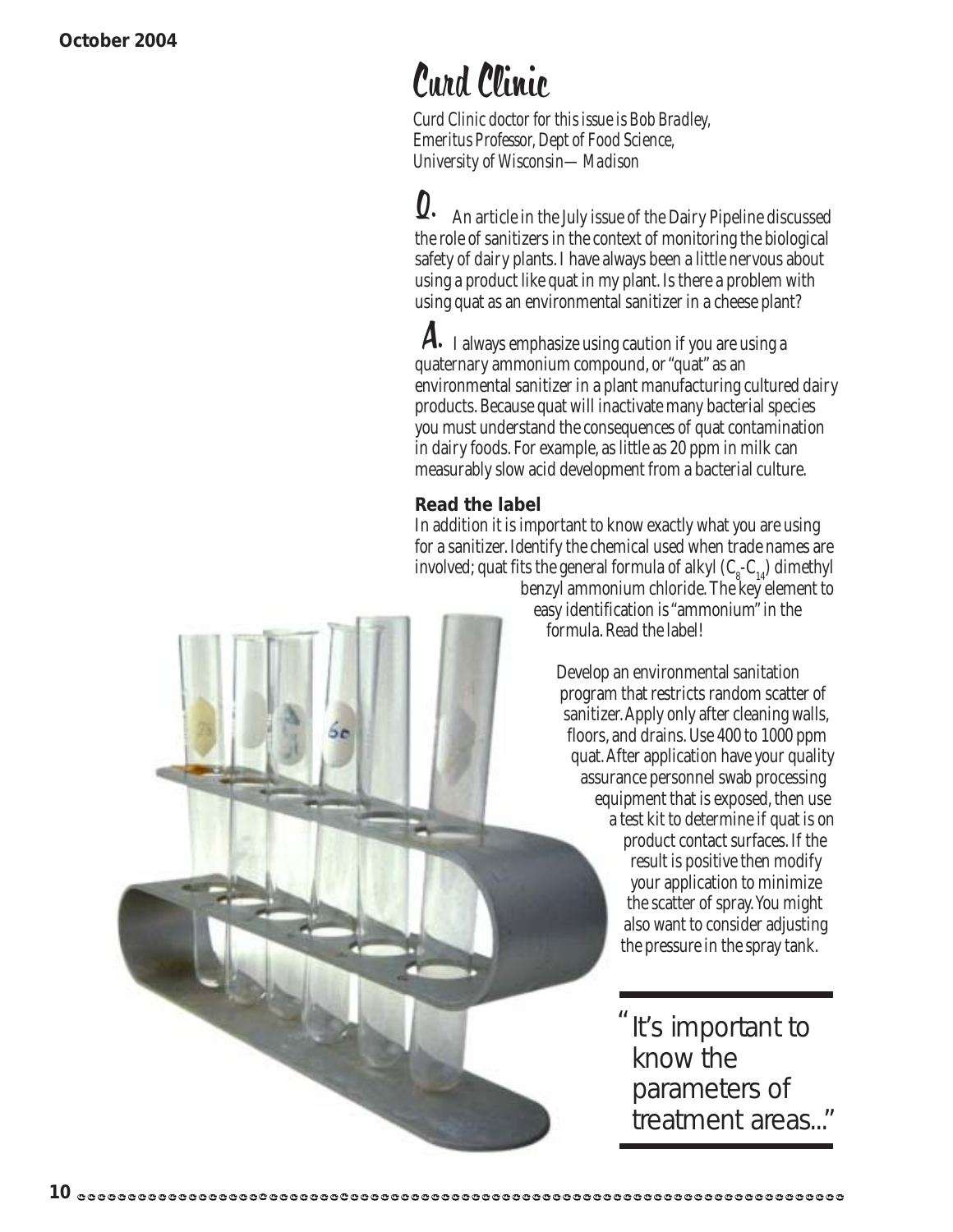It's important to know the parameters of treatment areas because the spray will dry rapidly and remain active for at least 30 days if it is not washed away. Realize that sanitizer application is not a responsibility that should be delegated to a novice. Anyone taking on this duty should be aware of the consequences of quat contamination and the expense incurred when overspray is a problem.

#### **Three critical caveats**

In summary, I'll leave you with three critical caveats:

- ♦ Apply environment sanitizer after cleaning and, ideally, with no other work in progress.
- Remember that water in floor drain traps and dilutes sanitizer effectiveness.

♦ Last, but most important, after applying environmental sanitizer, be sure you rinse all product contact surfaces before use in order to retain full culture activity.





Please help us keep our mailing list current! Simply phone, fax or e-mail the information requested below to:

*The Dairy Pipeline* Center for Dairy Research 1605 Linden Dr. Madison, WI 53706 phone: 608/262-8015 fax: 608/262-1578

You can also choose to forgo a mailed copy and get on our e-mail subscription list which will remind you to read the Pipeline on the web. E-mail this request to hogensen@cdr.wisc.edu

| <b>Name</b>                                                                                                                                                                    |
|--------------------------------------------------------------------------------------------------------------------------------------------------------------------------------|
| Company<br><u>Letter</u>                                                                                                                                                       |
| <b>Street Address</b>                                                                                                                                                          |
| <b>City</b>                                                                                                                                                                    |
| State <b>State State State State State State State State State State State State State State State State State State State State State State State State State State State</b> |
| <b>Ziperman</b>                                                                                                                                                                |
| <b>Country</b>                                                                                                                                                                 |
| (and mailing code)                                                                                                                                                             |

□ CHANGE □ ADD □ REMOVE